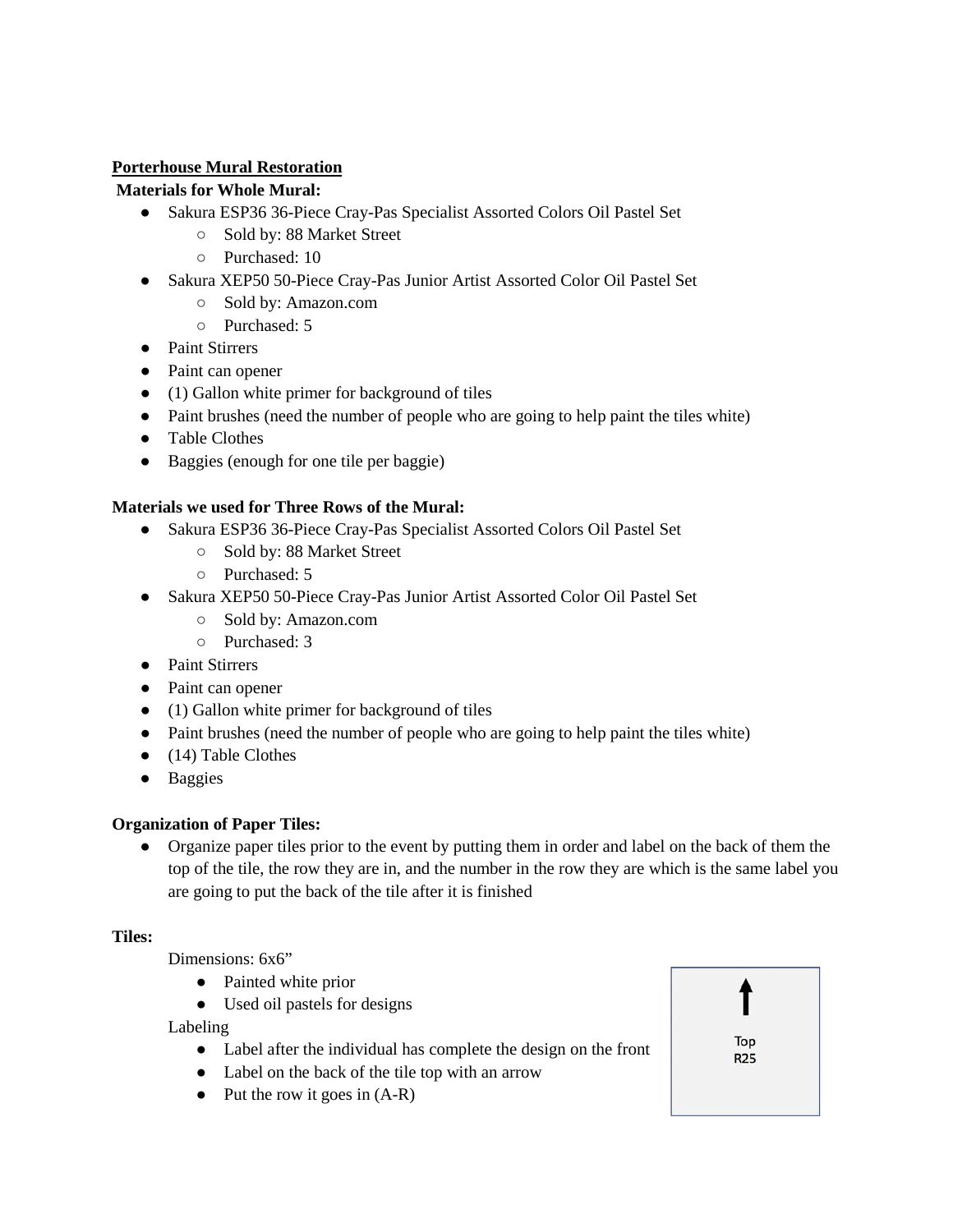- $\bullet$  Put the number in the row it is  $(1-28)$
- Example to right

### **After Tile is Finished:**

● After tile is done being colored on with oil pastels and it labeled place one tile into one Ziploc bag so it does not smudge (one tile per baggie)

# **Facilities/Erin Bell Tasks:**

- Facilities was incharge of getting the tiles cut, supplies all materials through working with insurances, and installation of the tiles
- Had a meeting with facilities and Erin Bell (owner of Griff and Porterhouse) a month ahead of time to delegate roles and discuss vision
- Erin Bell brought Griff two both the painting event and the rededication event. She, also, provided images of Porterhouse for a slideshow and gave a ten minute speech about Porterhouse

# **Contact Information:**

- Michelle Huggins
	- Job Title: Planning and Design Manager
	- michelle.huggins@drake.edu
	- $\blacksquare$  (515)271-3790
- Kelly Foster
	- Job Title: Administrative Services Specialist.FPM Project Manager
	- kelly.foster@drake.edu
	- $\Box$  (515)271-2804
- Erin Bell
	- Job Title: Live Mascot Director
	- erin.bell@drake.edu

### **Painting Event for Three Rows of the Mural:**

- When: October 4th 3-6 pm was reserved for 2-8pm
- Where: Helmick Commons
	- Rain location: Breezeway Tables and Pomerantz Stage
- Details for Painting Event:
	- 2:40pm:
		- Got tables from SLC
		- Sign-up a table: Two computers, speaker for music, and paper tiles
		- Three tables for coloring: Had all tiles and oil pastels spread out table and let people select which tile they wanted to do
		- Done table: Baggies, sharpies, and boxes

### **Advertisement:**

● Posters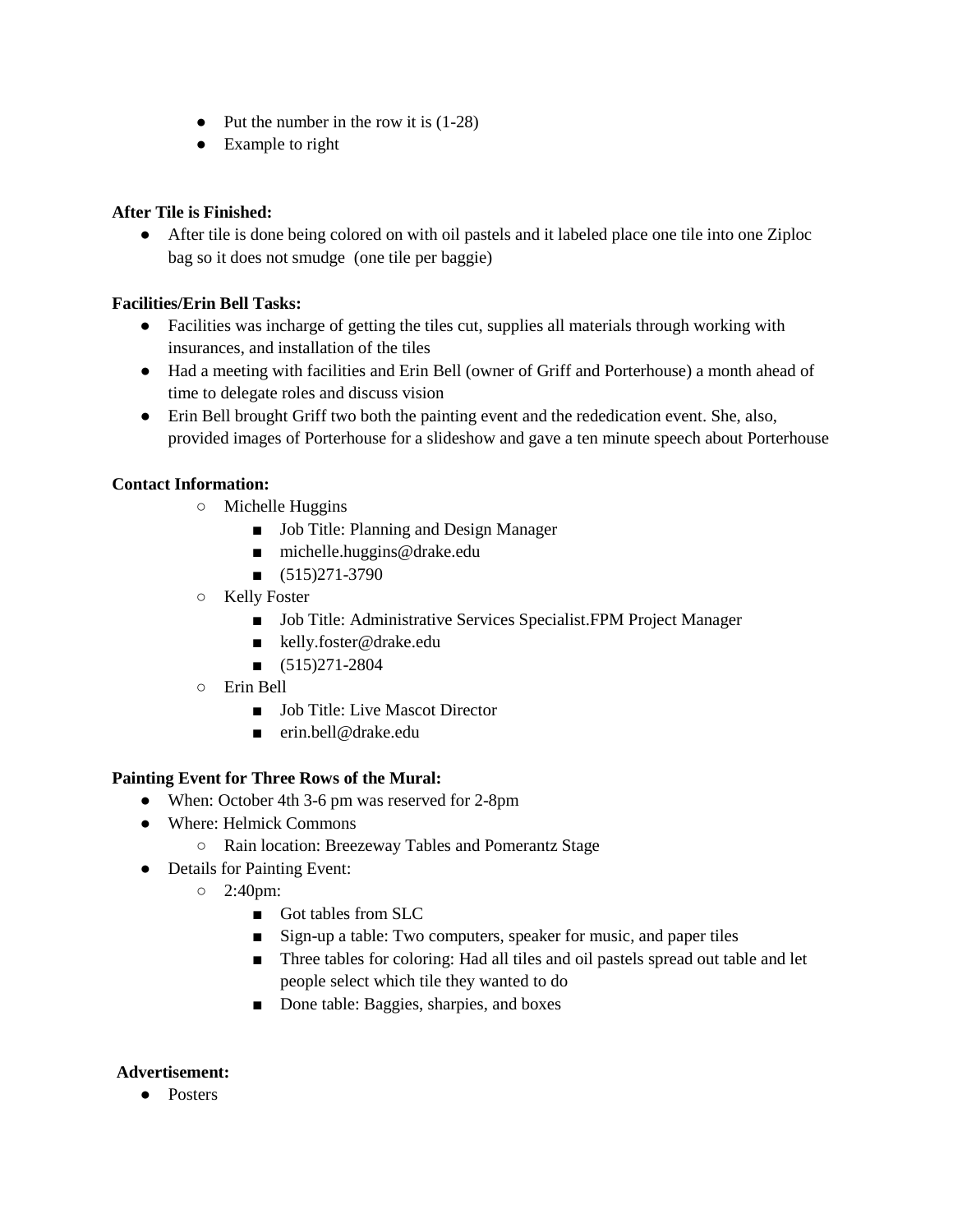- Printed 30
- Hung in common areas in a week in advance
- Table Tents:
	- Reserved through SLC
	- 5x7" vertical
	- Printed 65
	- Turn-in seven days prior to event
- Facebook Event
	- Three weeks prior
	- Posted every week to keep individuals engaged
- Griff's Social Media
	- Emailed Erin the poster and she posted it on Griff's social media

#### **Funding:**

- SLAP paid for cookies and drinks; spent under \$25 so the use of Sodexo could be eliminated
- SLAP paid for printed of posters
- Insurance/Facilities paid for supplies, materials, and installation for the event

#### **Event Description**:

Come join the Drake University LEAD program to help repaint and restore the tiles of the Porterhouse mural in lower Olmsted. As you may or may not know, the mural unfortunately was damaged in the big flood this past summer and parts of it need to be restored. Porterhouse was Drake's first live mascot that was with us from 2009 to 2013 before Griff. Join us from 3-6pm in the middle of Helmick Commons outside of Hubbell Dining Hall. Stop by, help paint a tile, and be apart of fixing a beautiful mural of the late and amazing Porterhouse. Free snacks and drinks will also be provided! If inclement weather is present, the event will be moved to the Olmsted Breezeway!

#### **Porterhouse Rededication**

#### **Schedule:**

5:30pm: Set-up and Sodexo/Papa Keno's Pick-up 6:00pm: Event Starts Welcome and Introduction 6:05pm: Erin speech 6:20pm: Reveal

#### **Setup of Lower Olmsted:**

- Met with room reservations to set-up Lower Olmsted for the event
- Had a curtain in front of the mural